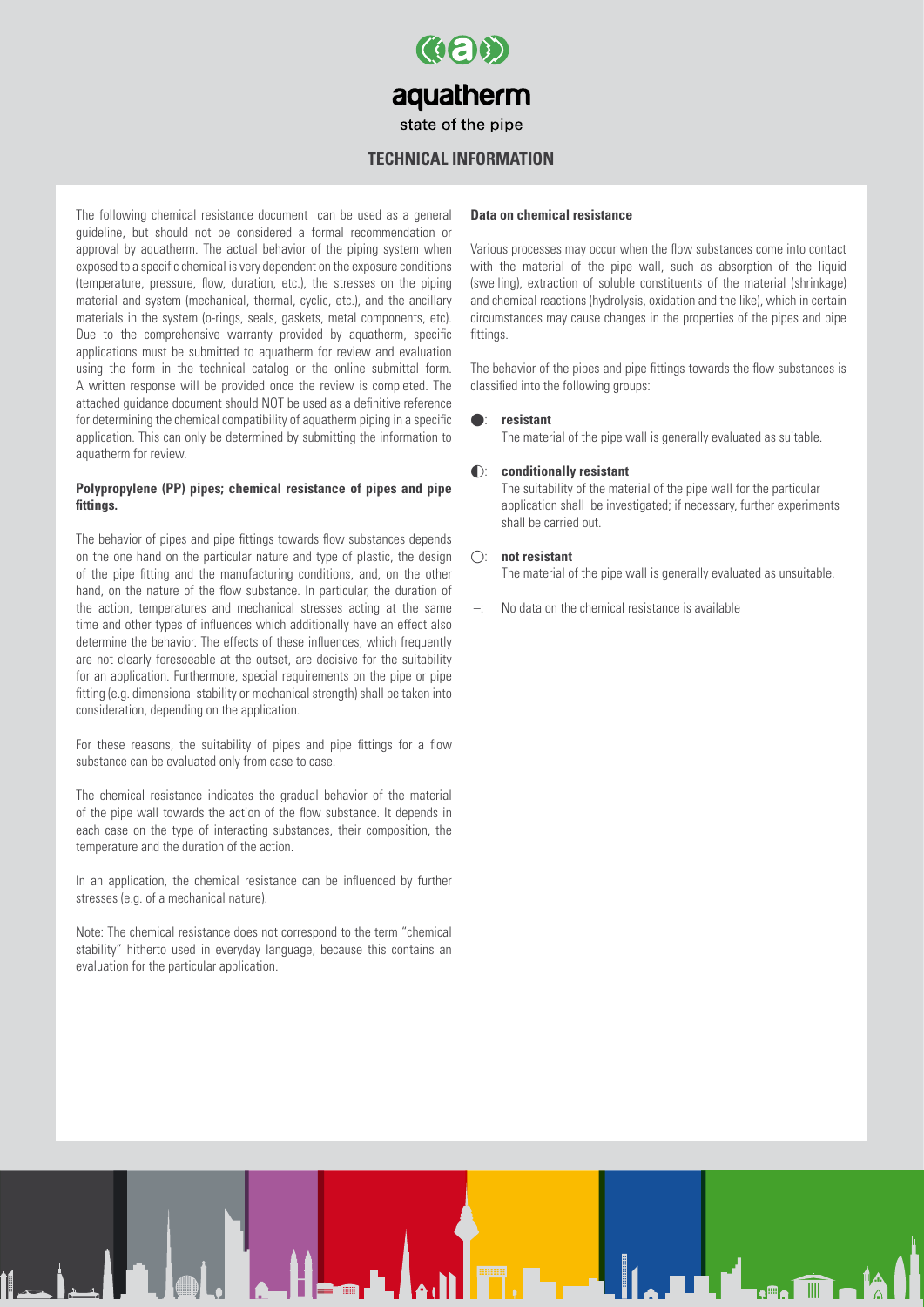

#### **Technical information**

1) Table taken from the English translation of DIN 8078 Supplement 1, Feb. 1982, Chemical resistance of (PP-) pipes and pipe fittings. Reproduction with the permission of DIN Deutsches Institut für Normung e. V.. Important: When applying said standard the edition with the most recent release date should be used (can be purchased at Beuth Verlag GmbH, Burggrafenstrasse 6, 10787 Berlin, Germany).

<sup>1)</sup> The following designations are used for the composition of the flow substances:

- a) If the content data is not followed by "(Vol.)", the data is the weight in % (previously % by weight) .
	- VL: aqueous solution, the weight content of which is ≤ 10%.
	- L: aqueous solution, the weight content of which is greater than 10%.
	- GL: saturated (at 20 °C) aqueous solution.
	- TR: flow substance is as least technically pure.
	- H: commercially available composition.
- b) Volume content in % (previously % by volume): this is characterized specially by "(Vol)". The chemical resistance of pipes and pipe fittings is generally not reduced for weight or volume con- tents and temperatures lower than those given in the table.
- <sup>2)</sup> These flow substances and/or chemical resistance data are not contained in ISO/TR 7471.
- $3)$  The chemical resistance is evaluated as one group lower in ISO/TR 7471.
- <sup>4)</sup> The chemical resistance is evaluated as one group higher in ISO/TR 7471.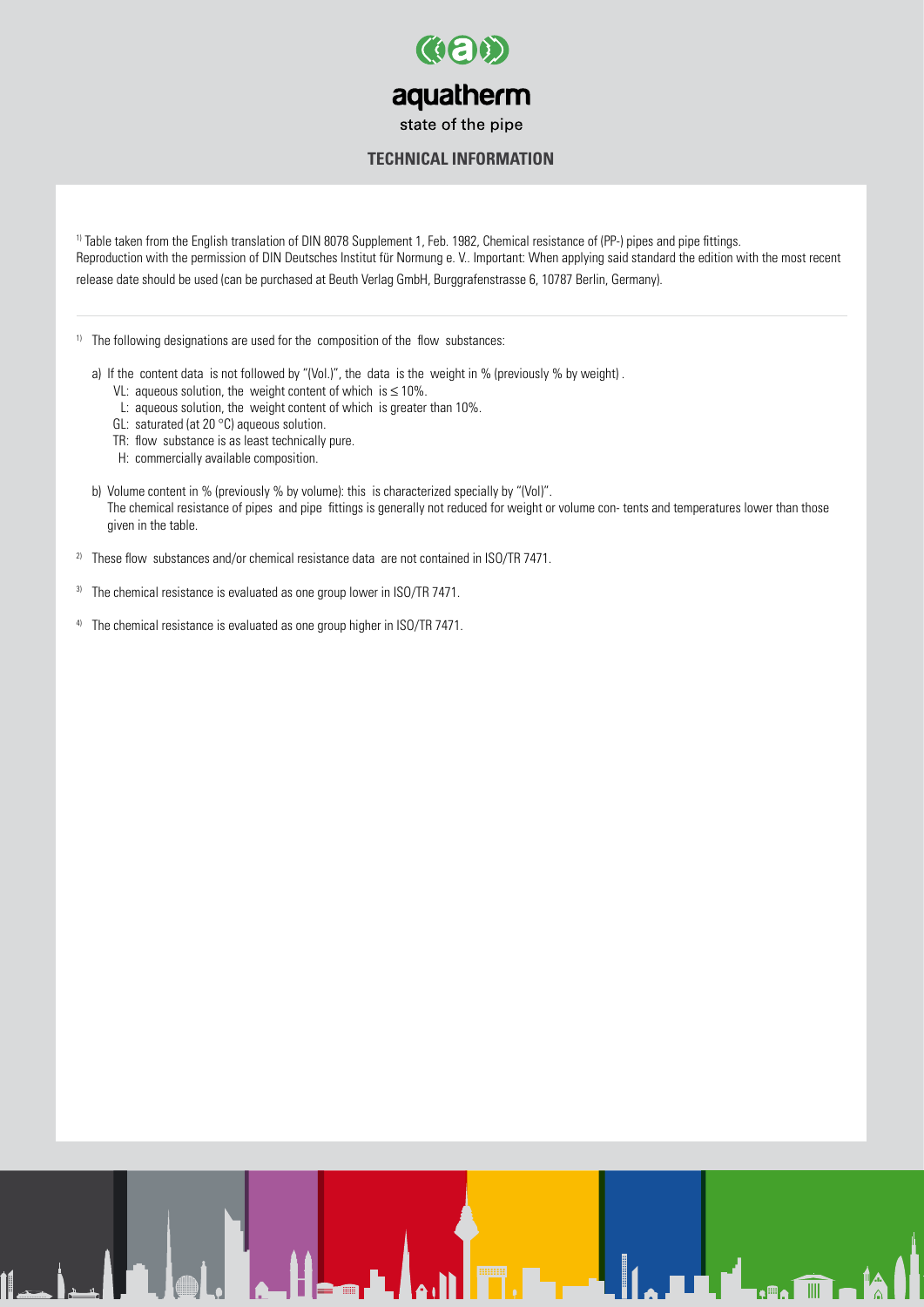| Content <sup>1)</sup>                                 | <b>Behavior at</b> |              |                         |                          |
|-------------------------------------------------------|--------------------|--------------|-------------------------|--------------------------|
| <b>Flow Substance</b>                                 | $\frac{0}{0}$      | 20°C / 68 °F | 60°C / 140 °F           | 100°C / 212 °F           |
| Waste gases <sup>2)</sup> or air/gas mixtures         |                    |              |                         |                          |
| - containing hydrogen fluoride                        | traces             |              |                         | $\overline{\phantom{0}}$ |
| - containing carbon dioxide                           | any                |              |                         |                          |
| - containing carbon monoxide                          | any                |              |                         |                          |
| - containing nitroses (nitrogen oxide)                | traces             |              |                         |                          |
| - containing hydrochloric acid                        | any                |              |                         | $\overline{\phantom{0}}$ |
| - containing sulphur dioxide                          | any                |              |                         |                          |
| - containing sulphuric acid                           | any                |              |                         |                          |
| - containing sulphur: trioxide (oleum)                | traces             | $\bigcirc$   | $\bigcirc$              | $\bigcirc$               |
| Acetaldehyde <sup>2)</sup>                            | <b>TR</b>          | $\bullet$    |                         |                          |
| Acetaldehyde, aqueous <sup>2)</sup>                   | 40%                | ●            |                         |                          |
| Acetic anhydric (acetic acid anhydride)               | <b>TR</b>          |              |                         |                          |
| Acetone                                               | <b>TR</b>          |              |                         |                          |
| Acetophenone                                          | <b>TR</b>          |              | $\bullet$               |                          |
| Acrylonitrile                                         | <b>TR</b>          |              | $\bullet$ <sup>2)</sup> | $\equiv$                 |
| Adipic acid <sup>2)</sup>                             | GL                 |              |                         |                          |
| Malic acid                                            |                    |              |                         |                          |
|                                                       |                    |              |                         |                          |
| Caustic soda see sodium hydroxide solution            | up to 60%          |              |                         |                          |
| Battery acid <sup>2)</sup>                            | H                  |              |                         |                          |
| Alums (Me(I)-Me(III)-sulphates) <sup>2)</sup>         | GL                 |              |                         |                          |
| Allyl alcohol (prop-2-en-1-0l), aqueous <sup>2)</sup> | 96%                |              |                         |                          |
| Aluminium chloride <sup>2)</sup>                      | GL                 |              |                         |                          |
| Aluminium sulphate <sup>2)</sup>                      | GL                 |              |                         |                          |
| Formic acid, aqueous                                  | 10%                |              |                         | $\bullet$                |
| Formic acid, aqueous                                  | 85%                |              | $\bullet$ <sup>3)</sup> | $\bigcirc$               |
| 2 - Aminoethanol (ethanolamine)                       | <b>TR</b>          |              |                         |                          |
| Ammonia, liquid                                       | <b>TR</b>          |              |                         |                          |
| Ammonia, gaseous                                      | <b>TR</b>          |              | $\bullet$ <sup>2)</sup> | -                        |
| Aqueous ammonia (ammonia solution)                    | GL                 |              | $^2$                    |                          |
| Ammonium acetate                                      | GL                 |              |                         |                          |
| Ammonium carbonate <sup>2)</sup> and bicarbonate      | GL                 |              |                         |                          |
| Ammonium chloride                                     | GL                 |              | $^{2}$                  |                          |
| Ammonium fluoride                                     | L                  |              |                         |                          |
| Ammonium nitrate                                      | GL                 |              |                         |                          |
| Ammonium phosphate <sup>2)</sup>                      | GL                 |              |                         |                          |
| Ammonium sulphate                                     | GL                 |              |                         |                          |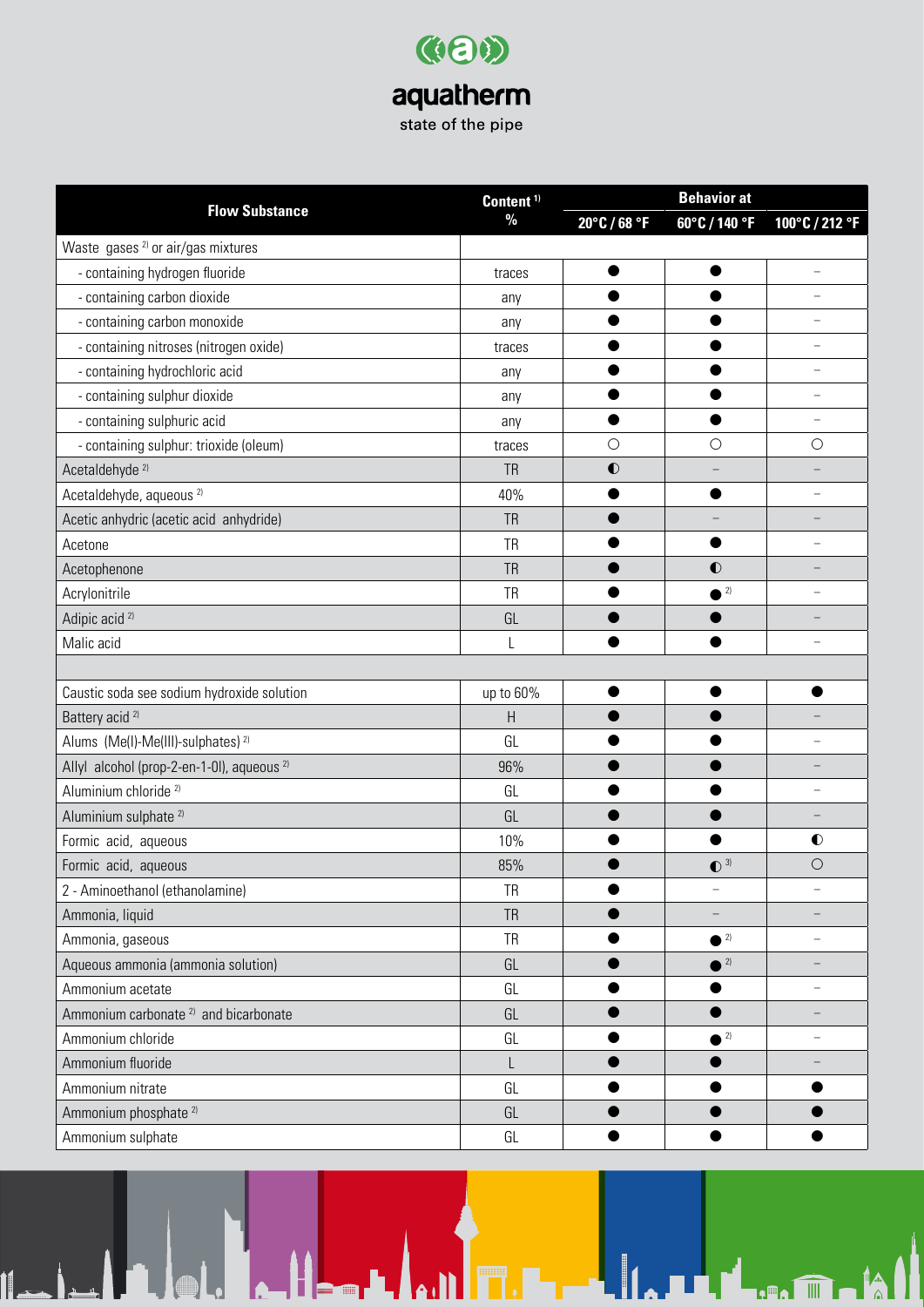| Content <sup>1)</sup><br><b>Flow Substance</b>    | <b>Behavior at</b>        |                         |                         |                          |
|---------------------------------------------------|---------------------------|-------------------------|-------------------------|--------------------------|
|                                                   | $\%$                      | 20°C / 68 °F            | 60°C / 140 °F           | 100°C / 212 °F           |
| Ammonium sulphide <sup>2)</sup>                   | GL                        |                         |                         |                          |
| Amyl acetate (acetate (acetic acid isoamyl ester) | <b>TR</b>                 | $\bullet$               |                         |                          |
| Amyl alcohol (fermentation amyl alcohol)          | <b>TR</b>                 | $\bullet$               |                         |                          |
| Aniline                                           | <b>TR</b>                 | $\bullet$ <sup>4)</sup> | $\bullet$ <sup>4)</sup> |                          |
| Anilium chloride (aniline hydrochloride)          | GL                        |                         |                         |                          |
| Anisole <sup>2)</sup>                             | <b>TR</b>                 | $\bullet$               | $\bullet$               | $\equiv$                 |
| Anone see cyclohexanone                           | <b>TR</b>                 | $\bullet$               | $\bigcirc$              | $\bigcirc$               |
| Antimony(III) chloride, aqueous <sup>2)</sup>     | 90%                       |                         | ●                       |                          |
| Apple juice                                       | $\boldsymbol{\mathsf{H}}$ |                         | $^2$                    | $^2$                     |
| Malic acid                                        | L                         |                         |                         |                          |
|                                                   |                           |                         |                         |                          |
| Apple wine <sup>2)</sup>                          | H                         | ●                       |                         | L.                       |
| Arsenic acid, ortho, aqueous <sup>2)</sup>        | 10%                       |                         |                         |                          |
| Arsenic acid, ortho, aqueous <sup>2)</sup>        | 80%                       |                         |                         | $\bullet$                |
|                                                   |                           |                         |                         |                          |
| Barium hydroxide                                  | GL                        |                         |                         |                          |
| Barium salts <sup>2)</sup>                        | GL                        |                         |                         |                          |
| Cottonseed oil                                    | <b>TR</b>                 |                         |                         |                          |
| Benzaldehyde <sup>2)</sup>                        | GL                        |                         |                         |                          |
| Benzaldehyde <sup>2)</sup>                        | L                         |                         | ÷                       | -                        |
| Benzine (aliphatic hydrocarbons)                  | $\boldsymbol{\mathsf{H}}$ | $\mathbf{O}^{3}$        | $\bigcirc$              | $\bigcirc$               |
| Benzine/benzene mixture <sup>2)</sup>             | 80%/20% (Vol.)            | $\bullet$               | $\bigcirc$              | $\bigcirc$               |
| Benzoic acid                                      | GL                        | ●                       | $\bullet$ <sup>2)</sup> | $\overline{\phantom{0}}$ |
| Benzene                                           | <b>TR</b>                 | $\bullet$               | $\bigcirc$              | $\bigcirc$               |
| Benzoyl chloride <sup>2)</sup>                    | <b>TR</b>                 | $\bullet$               |                         |                          |
| Benzyl alcohol                                    | <b>TR</b>                 |                         | $\bullet$               |                          |
| Succini acid                                      | GL                        |                         |                         |                          |
| Beeswax <sup>2)</sup>                             | $\sf H$                   |                         | $\bullet$               |                          |
| Beer <sup>2)</sup>                                | $\boldsymbol{\mathsf{H}}$ |                         |                         |                          |
| Caramel <sup>2)</sup>                             | VL                        |                         |                         |                          |
| Hydrocyanic acid <sup>2)</sup> (hydrogen cyanide) | <b>TR</b>                 |                         |                         |                          |
| Lead acetate <sup>2)</sup>                        | GL                        |                         |                         | $\bullet$                |
| Bleaching liquor (sodium hypochlorite)            | 20%                       | $\mathbf{O}^{4}$        | $\bullet$               | $O^{2}$                  |
| Lead tetraethyl (tetraethyl-lead) <sup>2)</sup>   | <b>TR</b>                 |                         |                         | $\overline{\phantom{0}}$ |
| Borax (sodium tetraborate)                        | L                         |                         |                         | $\overline{\phantom{0}}$ |
| Boric acid                                        | GL                        |                         | $^2$                    | $\bullet$ <sup>2)</sup>  |
| All types of spirits <sup>2)</sup>                | $\boldsymbol{\mathsf{H}}$ |                         |                         |                          |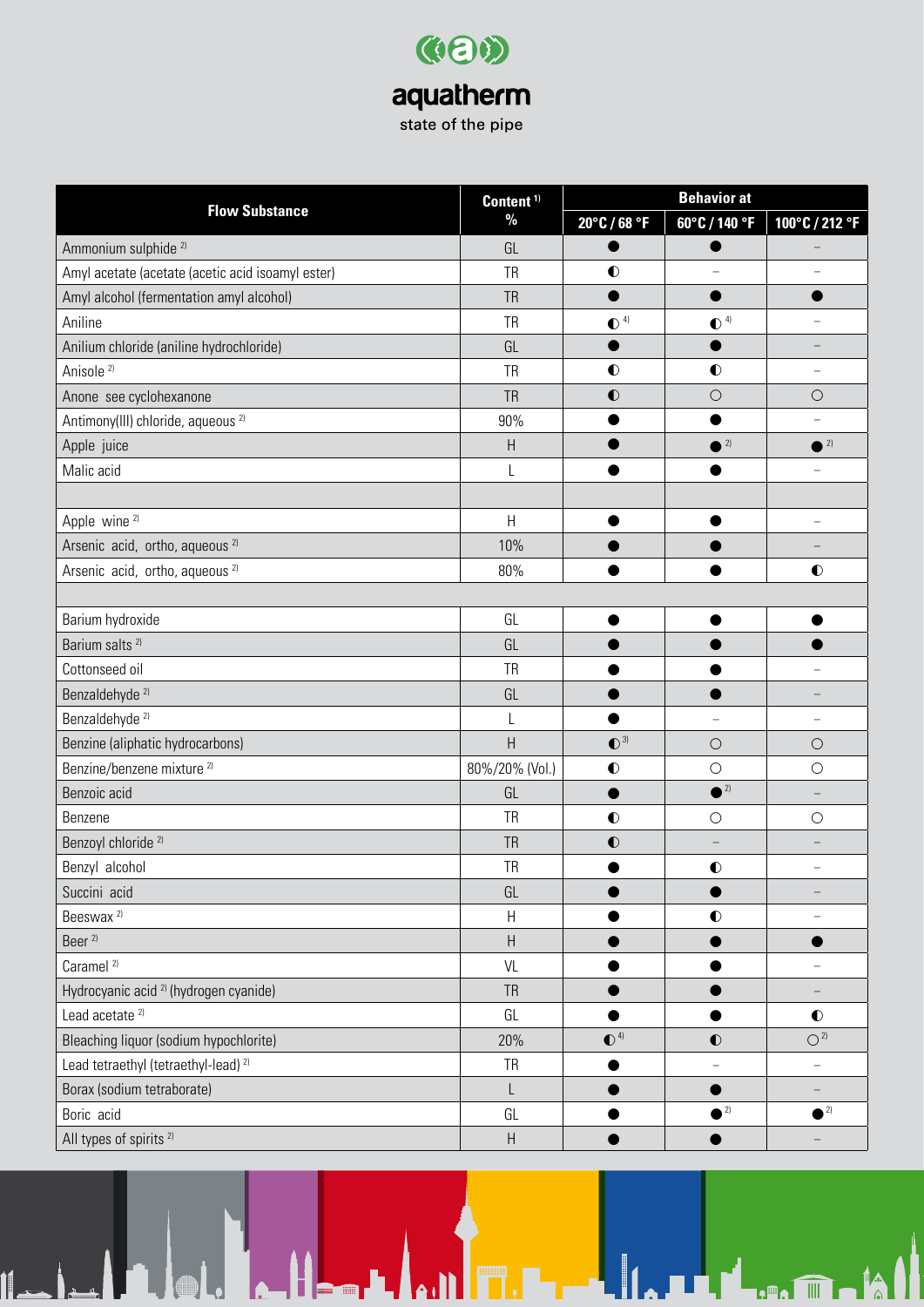| Content <sup>1)</sup>                                | <b>Behavior at</b> |                         |                          |                          |
|------------------------------------------------------|--------------------|-------------------------|--------------------------|--------------------------|
| <b>Flow Substance</b>                                | $\%$               | 20°C / 68 °F            | 60°C / 140 °F            | 100°C / 212 °F           |
| Bromine (bromine water) <sup>2)</sup>                | GL                 | $\bullet$               | $\circ$                  | $\bigcirc$               |
| Bromine, gaseous                                     | any                | $\bullet$               | $\bigcirc$               | $\bigcirc$               |
| Bromine, liquid                                      | <b>TR</b>          | $\bigcirc$              | $\circ$                  | $\bigcirc$               |
| Bromomethyl see methyl bromide                       | <b>TR</b>          | $\bigcirc$              | $\bigcirc$               | $\bigcirc$               |
| Hydrobromic acid, aqueous                            | 48%                |                         | $\bullet$                | $\bigcirc$               |
| Butane, gaseous                                      | <b>TR</b>          |                         | $\sqrt{2}$               | $\qquad \qquad -$        |
| Butadiene, gaseous <sup>2)</sup>                     | <b>TR</b>          | $\bullet$               | $\bigcirc$               | $\bigcirc$               |
| Butanols (butyl alcohols)                            | <b>TR</b>          |                         | $\bullet$                | $\bullet$                |
| Butane-1,2,4-triol <sup>2)</sup>                     | <b>TR</b>          |                         |                          | $\overline{\phantom{0}}$ |
| But-2-ene-1,4-diol <sup>2)</sup>                     | <b>TR</b>          |                         |                          |                          |
| But-2-ine-1,4-diol <sup>2)</sup>                     | <b>TR</b>          |                         | $\overline{\phantom{0}}$ |                          |
| Butyric acids, aqueous                               | 20%                |                         | -                        | -                        |
| Butyl acetates(acetic acid butyl esters)             | <b>TR</b>          | $\bullet$               | $\bigcirc$               | $\bigcirc$               |
| Butylenes, liquid <sup>2)</sup> (butenes)            | <b>TR</b>          | $\bullet$               |                          |                          |
| Butylene glycols (butanediols) aqueous <sup>2)</sup> | 10%(Vol.)          |                         | $\bullet$                |                          |
| Butylene glycols (butanediols) <sup>2)</sup>         | <b>TR</b>          |                         |                          |                          |
| Butylglycol (ethylene glycol monobutyl ether)        | <b>TR</b>          |                         | $\overline{\phantom{0}}$ |                          |
| Butylphenols                                         | GL                 |                         |                          |                          |
| Butylphenone <sup>2)</sup>                           | <b>TR</b>          | $\bigcirc$              |                          |                          |
| Butyl phthalate (dibutyl phthalate)                  | <b>TR</b>          |                         | $\bullet$                | $\bullet$                |
|                                                      |                    |                         |                          |                          |
| Calcium carbonate                                    | GL                 |                         |                          |                          |
| Calcium chloride                                     | GL                 |                         |                          |                          |
| Calcium hydroxide                                    | GL                 |                         |                          |                          |
| Calcium hypochlorite                                 | L                  |                         |                          |                          |
| Calcium nitrate                                      | GL                 |                         |                          |                          |
| Camphor oil                                          | <b>TR</b>          | $\bigcirc$              | $\circ$                  | $\bigcirc$               |
| Carbolineum <sup>2)</sup>                            | $\sf H$            |                         |                          | $\qquad \qquad -$        |
| Chlorine, gaseous, dry                               | <b>TR</b>          | $\bigcirc$              | $\bigcirc$               | $\bigcirc$               |
| Chlorine, gaseous, moist <sup>2)</sup>               | 0.50%              | $\bullet$               |                          | -                        |
| Chlorine, gaseous, moist <sup>2)</sup>               | $1\%$              | $\bigcirc$              | $\bigcirc$               | $\bigcirc$               |
| Chlorine, liquid                                     | <b>TR</b>          | $\bigcirc$              | $\bigcirc$               | $\bigcirc$               |
| Chlorine (chlorine water)                            | GL                 | $\bullet$ <sup>4)</sup> | $\circ$                  | $\bigcirc$               |
| Chloral <sup>2</sup> (trichloroacetaldehyde)         | <b>TR</b>          | ●                       |                          | -                        |
| Chloral hydrate <sup>2)</sup>                        | <b>TR</b>          | $\bullet$               | $\bigcirc$               | $\bigcirc$               |
| Chloramine <sup>2)</sup>                             | L                  |                         |                          |                          |
| Chlorobenzene <sup>2)</sup>                          | ${\sf TR}$         | $\bullet$               | $\overline{\phantom{a}}$ | -                        |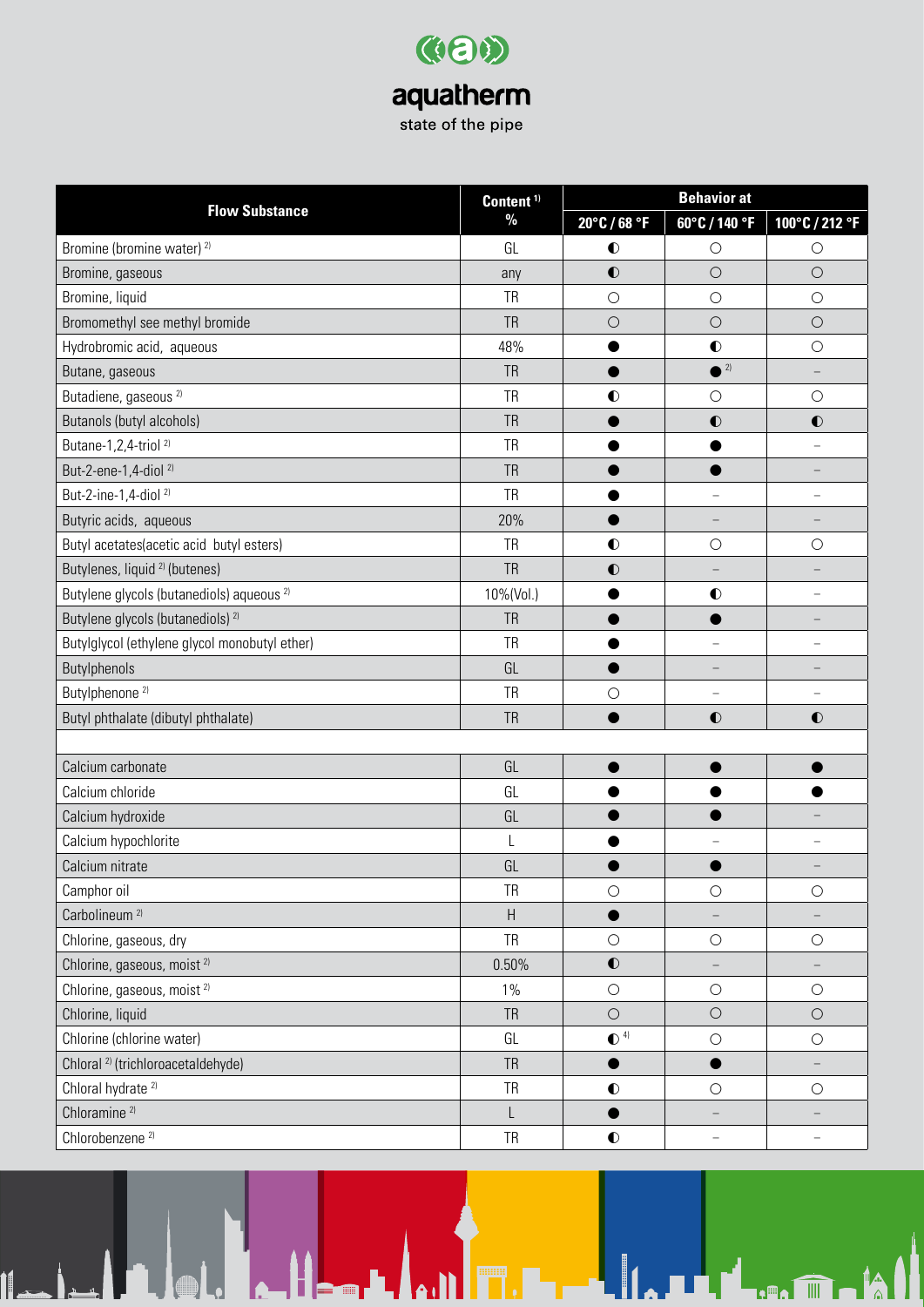| Content <sup>1)</sup>                                                    | <b>Behavior at</b> |                         |                          |                          |
|--------------------------------------------------------------------------|--------------------|-------------------------|--------------------------|--------------------------|
| <b>Flow Substance</b>                                                    | $\%$               | 20°C / 68 °F            | 60°C / 140 °F            | 100°C / 212 °F           |
| Chloroacetic acid, mono, aqueous                                         |                    |                         | 2)                       |                          |
| Chloroacetic, mono, aqueous                                              | 85% 2)             |                         |                          |                          |
| Chloroethane (ethyl chloride)                                            | <b>TR</b>          | $\circ$                 | $\circ$                  | $\bigcirc$               |
| 2-Chloroethanol (ethylene chlorohydrin)                                  | <b>TR</b>          |                         | 2)                       |                          |
| Bleaching powder suspension in water <sup>2)</sup>                       | any                |                         |                          |                          |
| Chloroform (trichloromethane)                                            | <b>TR</b>          | $\bullet$               | $\bigcirc$               | $\bigcirc$               |
| Chloric acid, aqueous <sup>2)</sup>                                      | $1\%$              |                         | $\bullet$                | $\bigcirc$               |
| Chloric acid, aqueous <sup>2)</sup>                                      | 10%                |                         | $\bullet$                | $\bigcirc$               |
| Chloric acid, aqueous                                                    | 20%                |                         | $\bigcirc$               | $\bigcirc$               |
| Chlorosulphonic acid (chlorosulphuric acid)                              | <b>TR</b>          | $\circ$                 | $\bigcirc$               | $\bigcirc$               |
| Chlorine water (chlorine)                                                | GL                 | $\bullet$ <sup>4)</sup> | $\bigcirc$               | $\bigcirc$               |
| Hydrogen chloride, dry gas                                               | <b>TR</b>          |                         |                          |                          |
| Hydrogen chloride, moist gas <sup>2)</sup> (hydrochloric acid)           | <b>TR</b>          |                         |                          |                          |
| Chrome alum (alums)                                                      | GL                 |                         |                          |                          |
| Chromic acid, aqueous                                                    | 40%                | $\bullet$ <sup>4)</sup> | $\bullet$                | $\bigcirc$               |
| Chromic acid/sulphuric acid/water <sup>2)</sup> (chromic/sulphuric acid) | 15/35/50%          | $\bigcirc$              | $\bigcirc$               | $\bigcirc$               |
| Citric acid                                                              | VL                 |                         |                          |                          |
| Crotonaldehyde <sup>2</sup> (2-butenal)                                  | <b>TR</b>          |                         | $\overline{\phantom{0}}$ |                          |
| Potassium cyanide                                                        |                    |                         | 2)                       |                          |
| Cyclohexane                                                              | <b>TR</b>          |                         | $\overline{\phantom{0}}$ |                          |
| Cyclohexanol                                                             | <b>TR</b>          |                         | $\bullet$                |                          |
| Cyclohexanone                                                            | <b>TR</b>          | $\bullet$               | $\bigcirc$               | $\bigcirc$               |
|                                                                          |                    |                         |                          |                          |
| Dekalin (decahydronaphthalene)                                           | <b>TR</b>          | $\bullet$ <sup>3)</sup> | $\circ$                  | $\bigcirc$               |
| Dextrin (starch gum)                                                     |                    |                         |                          |                          |
| Dextrose (glucose)                                                       | 20%                |                         |                          |                          |
| 1,2-Diaminoethane (ethylenediamine) <sup>2)</sup>                        | <b>TR</b>          |                         | ●                        | $\overline{\phantom{a}}$ |
| Di-n-butyl ether <sup>2)</sup>                                           | <b>TR</b>          | $\bullet$               | $\bigcirc$               | $\bigcirc$               |
| Dibutyl phthalate (phehalic acid dibutyl ester)                          | <b>TR</b>          | $\bullet$               | $\bullet$                | $\bigcirc$               |
| Dichloroethylene (1,1- and 1, 2-)                                        | TR                 | $\bullet$               |                          |                          |
| Dichlorobenzenes <sup>2)</sup>                                           | <b>TR</b>          | $\bullet$               |                          |                          |
| Dichloroacetic acid                                                      | TR                 | $\bullet$               | $\qquad \qquad -$        | -                        |
| Dichloroacetic acid, aqueous <sup>2)</sup>                               | 50%                |                         |                          |                          |
| Dichloroacetic acid methyl ester <sup>2)</sup>                           | <b>TR</b>          |                         |                          |                          |
| Diesel fuel <sup>2)</sup>                                                | $\sf H$            |                         | $\bullet$                |                          |
| Diethanolamine                                                           | <b>TR</b>          |                         | $\qquad \qquad -$        | $\overline{\phantom{0}}$ |
| Diethyl ether (ether)                                                    | ${\sf TR}$         |                         | $\bullet$                |                          |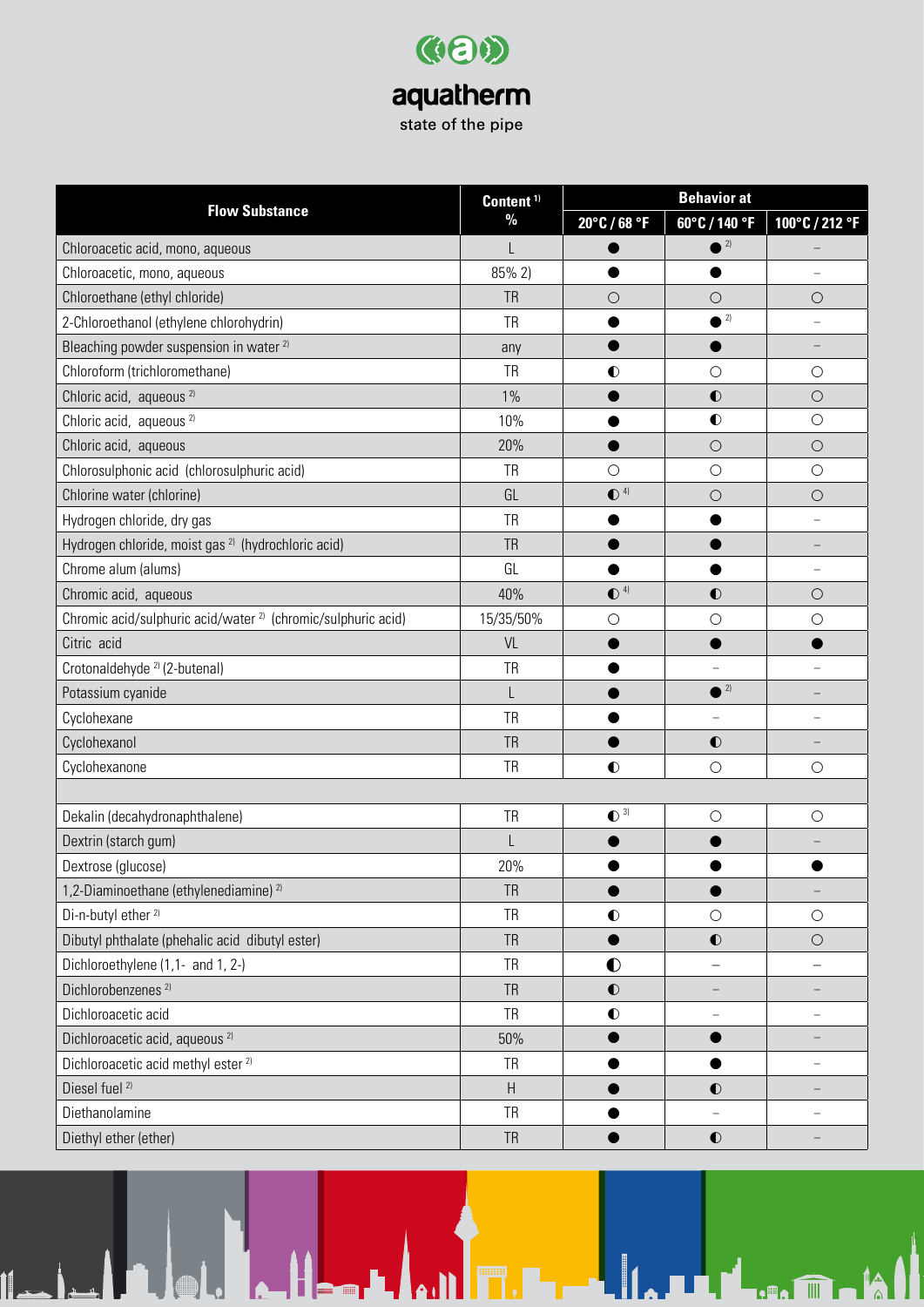| Content <sup>1)</sup>                                     |           | <b>Behavior at</b>      |                          |                |  |
|-----------------------------------------------------------|-----------|-------------------------|--------------------------|----------------|--|
| <b>Flow Substance</b>                                     | $\%$      | 20°C / 68 °F            | 60°C / 140 °F            | 100°C / 212 °F |  |
| Diglycollic acid                                          | GL        |                         | 2)                       |                |  |
| Dihexyl phthalate <sup>2)</sup>                           | <b>TR</b> |                         | $\bullet$                |                |  |
| Diisobutyl ketone <sup>2</sup> (2,6-dimethylheptan-4-one) | <b>TR</b> | ●                       | $\bigcirc$               | $\bigcirc$     |  |
| Diisopropyl ether                                         | <b>TR</b> | $\bullet$               | $O^{2}$                  |                |  |
| Diisooctyl phthalate                                      | <b>TR</b> |                         | $\bullet$                | L.             |  |
| Dimethylamine, gaseous                                    | 100%      |                         | $\overline{\phantom{0}}$ |                |  |
| N, N-Dimethylformamide                                    | <b>TR</b> |                         |                          |                |  |
| Dinonyl phthalate <sup>2)</sup> (DNP)                     | <b>TR</b> |                         | $\bullet$                |                |  |
| Dioctyl phthalate (DOP)                                   | <b>TR</b> | $\bullet$ <sup>3)</sup> | $\bullet$                | -              |  |
| 1,4-dioxane (diethylene dioxide)                          | <b>TR</b> | $\bullet$               | $\bullet$                |                |  |
| Fertilizer salts <sup>2)</sup>                            | GL        |                         |                          |                |  |
|                                                           |           |                         |                          |                |  |
| Iron (II) and (III) chloride <sup>2)</sup>                | GL        |                         |                          |                |  |
| Natural gas                                               | <b>TR</b> |                         |                          |                |  |
| Peanut oil                                                | <b>TR</b> |                         |                          |                |  |
| Vinegar (wine vinegar)                                    | H         |                         |                          |                |  |
| Acetic acid, aqueous (glacial acetic acid)                | <b>TR</b> |                         | $\bullet$                | $\bigcirc$     |  |
| Acetic acid, aqueous and vinegar essence                  | 50%       |                         |                          | $\bullet$      |  |
| Acetic acid, aqueous                                      | up to 40% |                         |                          |                |  |
| Acetic acid anhydride                                     | <b>TR</b> |                         |                          |                |  |
| Acetic acid ethyl ester (ethyl acetate)                   | <b>TR</b> | $\bullet$ <sup>3)</sup> | $\bullet$ <sup>3)</sup>  | $\bigcirc$     |  |
| Acetic acid methyl ester (methyl acetate)                 | <b>TR</b> |                         |                          |                |  |
| Ethanol (ethyl alcohol)                                   | <b>TR</b> |                         |                          |                |  |
| Ethanol, denatured with 2% of toluene <sup>2)</sup>       | 96%(Vol.) |                         | $\overline{\phantom{0}}$ |                |  |
| Ethylbenzene <sup>2)</sup>                                | <b>TR</b> | $\bullet$               | $\bigcirc$               | $\bigcirc$     |  |
| Ethyl chloride, gaseous (chloroethane)                    | <b>TR</b> | $\bigcirc$              | $\bigcirc$               | $\bigcirc$     |  |
| Ethylene chlorohydrin (chloroethanol)                     | <b>TR</b> |                         | 2)                       |                |  |
| Ethylenediamine (1,2-diaminoethane)                       | <b>TR</b> |                         |                          |                |  |
| Ethylene glycol                                           | <b>TR</b> |                         |                          |                |  |
| Ethylene oxide, liquid <sup>2)</sup> (oxirane)            | <b>TR</b> | $\bigcirc$              |                          |                |  |
|                                                           |           |                         |                          |                |  |
| Fatty acids (from $C_a$ ) <sup>2)</sup>                   | <b>TR</b> | $\bullet$               | $\bullet$                | —              |  |
| Pine-needle oil <sup>2)</sup>                             | Н         |                         | $\bullet$                |                |  |
| Fluorine, dry <sup>2)</sup>                               | <b>TR</b> | $\bullet$               |                          |                |  |
| Fluorosilicic acid <sup>2)</sup> , aqueous                | 32%       | $\bullet$               |                          | -              |  |
| Hydrofluoric acid, aqueous <sup>2)</sup>                  | 40%       |                         |                          |                |  |
| Hydrofluoric acid, aqueous <sup>2)</sup>                  | 70%       |                         | $\bullet$                |                |  |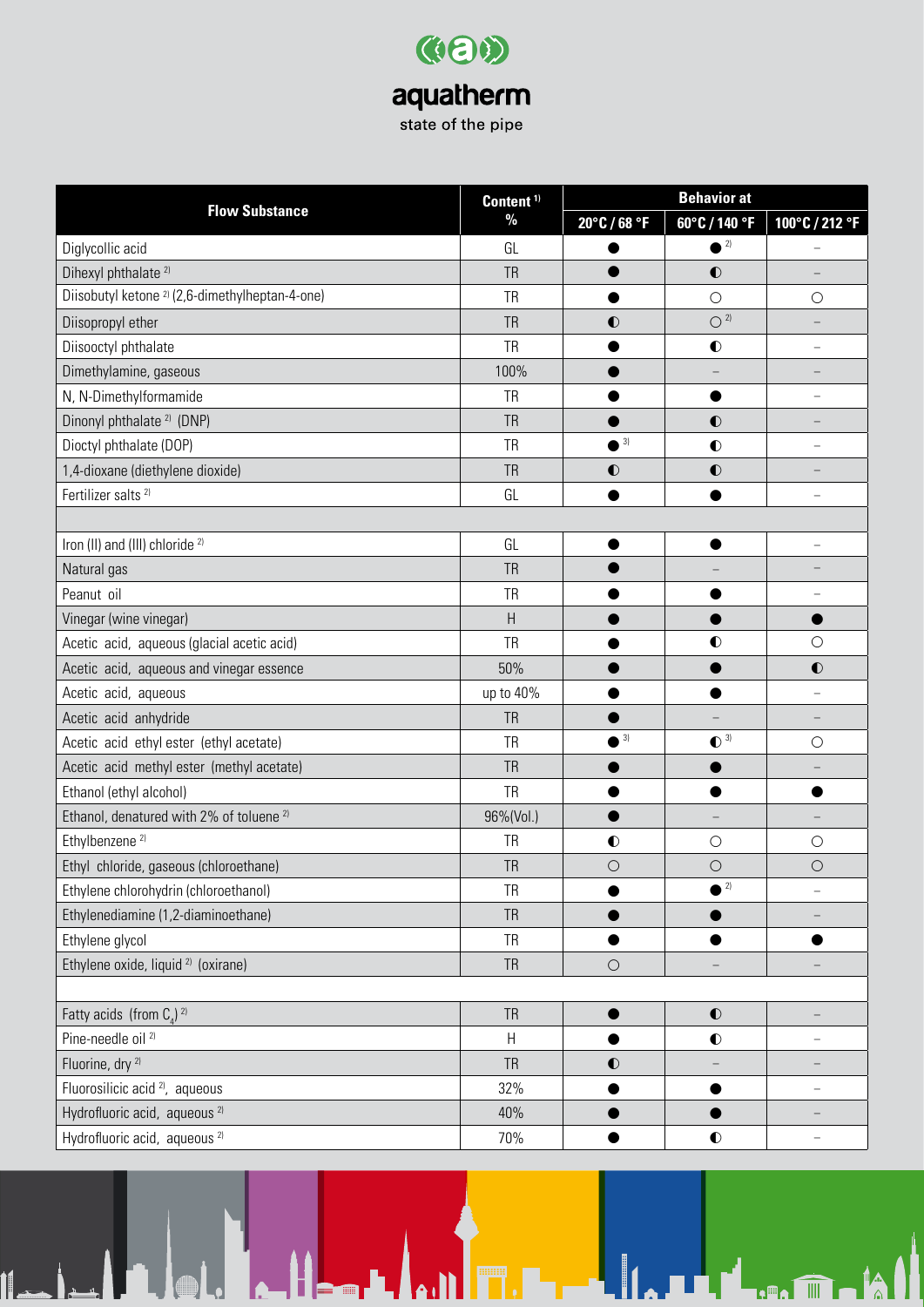| Content <sup>1)</sup>                       | <b>Behavior at</b> |                         |                          |                          |
|---------------------------------------------|--------------------|-------------------------|--------------------------|--------------------------|
| <b>Flow Substance</b>                       | $\%$               | 20°C / 68 °F            | 60°C / 140 °F            | 100°C / 212 °F           |
| Formaldehyde, aqueous                       | 40%                |                         | 2)                       |                          |
| Photo emulsions <sup>2)</sup>               | $\sf H$            |                         |                          |                          |
| Photo developer baths <sup>2)</sup>         | $\sf H$            |                         |                          |                          |
| Photo fixing baths <sup>2)</sup>            | $\sf H$            |                         |                          |                          |
| Antifreeze (automobiles) <sup>2)</sup>      | $\sf H$            |                         |                          |                          |
| Fruit drinks and fruit juices               | $\sf H$            |                         |                          |                          |
| Fructose (fruit sugar)                      |                    |                         |                          |                          |
| Furfuryl alcohol <sup>2)</sup>              | <b>TR</b>          |                         | $\bullet$                |                          |
|                                             |                    |                         |                          |                          |
| Fermentation mash <sup>2)</sup>             | $\sf H$            |                         |                          |                          |
| Gelatine                                    | L                  |                         |                          | $^2$                     |
| Tannin extract, vegetable 2)                | Н                  |                         | $\bigcirc$               |                          |
| Tannic acid (tannin), aqueous <sup>2)</sup> | 10%                |                         | $\bigcirc$               |                          |
| Glucose, aqueous                            | 20%                |                         |                          |                          |
| Glycerol                                    | <b>TR</b>          |                         |                          |                          |
| Glycollic acid, aqueous                     | 30%                |                         | $\bullet$ <sup>2)</sup>  |                          |
|                                             |                    |                         |                          |                          |
| Urea                                        | GL                 |                         | $^2$                     | $\qquad \qquad -$        |
| Yeast <sup>2)</sup>                         | any                |                         |                          |                          |
| Heating Oil <sup>2)</sup>                   | $\sf H$            |                         | $\bullet$                |                          |
| Heptanes                                    | <b>TR</b>          | $\bullet$ <sup>3)</sup> | $\bullet$ <sup>3)</sup>  | $\bigcirc$               |
| Hexanes                                     | <b>TR</b>          |                         | $\bullet$                |                          |
| Hexane-1,2,6-triol <sup>2)</sup>            | <b>TR</b>          |                         |                          |                          |
| Hydrazine hydrate <sup>2)</sup>             | <b>TR</b>          |                         | $\overline{\phantom{0}}$ |                          |
| Hydroquinone <sup>2)</sup>                  | L                  |                         |                          |                          |
| Hydroxylammonium sulphate <sup>2)</sup>     | 12%                |                         |                          |                          |
|                                             |                    |                         |                          |                          |
| Isooctane                                   | <b>TR</b>          | $\bullet$ <sup>3)</sup> | $\bullet$ <sup>3)</sup>  | $\bigcirc$               |
| Isopropanol (propan-2-01)                   | <b>TR</b>          | $\bullet$               | $\bullet$                | $\bullet$                |
| Tincture of iodine                          | $\sf H$            |                         | $\bullet$ <sup>2)</sup>  |                          |
|                                             |                    |                         |                          |                          |
| Potassium hydroxide solution, aqueous       | 50%                | $\bullet$               | $\bullet$                | $\bullet$                |
| Potassium bromate, aqueous                  | 10%                |                         |                          |                          |
| Potassium bromide                           | GL                 |                         |                          | -                        |
| Potassium carbonate (potash)                | GL                 |                         | $^2$                     | $\qquad \qquad -$        |
| Potassium chlorate                          | GL                 |                         |                          | $\overline{\phantom{0}}$ |
| Potassium chloride                          | GL                 | $\bullet$               | $\bullet$ <sup>2)</sup>  |                          |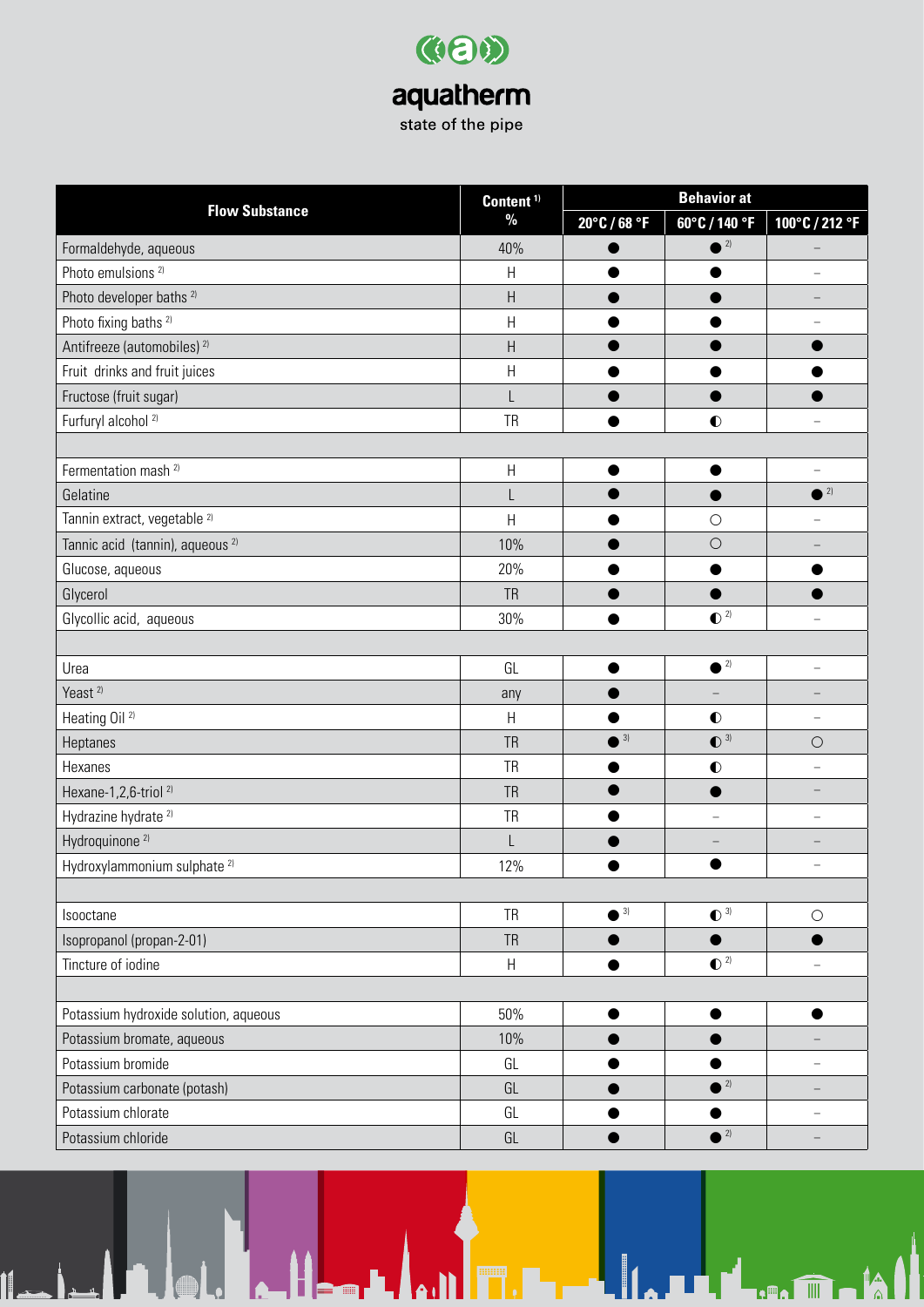|                                                                                                                | Content <sup>1)</sup>     | <b>Behavior at</b> |                         |                          |
|----------------------------------------------------------------------------------------------------------------|---------------------------|--------------------|-------------------------|--------------------------|
| <b>Flow Substance</b>                                                                                          | $\frac{0}{0}$             | 20°C / 68 °F       | 60°C / 140 °F           | 100°C / 212 °F           |
| Potassium chromate                                                                                             | GL                        |                    |                         |                          |
| Potassium cyanide                                                                                              |                           |                    | $\bullet$ 2)            |                          |
| Potassium dichromate <sup>2)</sup>                                                                             | GL                        |                    |                         |                          |
| Potassium fluoride                                                                                             | GL                        |                    |                         |                          |
| Potassium hexacyanoferrate-(II) and -(III) <sup>2)</sup><br>(yellow and red potassium ferro- and ferricyanide) | GL                        |                    |                         |                          |
| Potassium bicarbonate                                                                                          | GL                        |                    |                         |                          |
| Potassium iodide                                                                                               | GL                        |                    | 2)                      |                          |
| Potassium nitrate                                                                                              | GL                        |                    |                         |                          |
| Potassium perchlorate, aqueous                                                                                 | 10%                       |                    |                         | -                        |
| Potassium permanganate                                                                                         | GL                        |                    | $O^{2}$                 |                          |
| Potassium peroxodisulphate (potassium persulphate)                                                             | GL                        |                    | $\bullet$ <sup>2)</sup> |                          |
| Potassium sulphate                                                                                             | GL                        |                    | $2) \,$                 |                          |
| Fluoro silicic acid                                                                                            | 32%                       |                    |                         |                          |
| Silicic acid, aqueous <sup>2)</sup>                                                                            | any                       |                    |                         |                          |
| Common salt (sodium chloride)                                                                                  | VL                        |                    |                         |                          |
| Aqua regia (HCl/HNO <sub>3</sub> )                                                                             | 75%/25%                   | $\bigcirc$         | $\bigcirc$              | $\bigcirc$               |
| Carbon dioxide, gaseous                                                                                        | any                       |                    |                         |                          |
| Carbon dioxide (carbonic acid), aqueous <sup>2)</sup>                                                          | any                       |                    |                         |                          |
| Coconut fat alcohol <sup>2)</sup>                                                                              | <b>TR</b>                 |                    | $\bullet$               |                          |
| Coconut oil (coconut fat, copra)                                                                               | <b>TR</b>                 |                    |                         |                          |
| Cresols                                                                                                        | 90%2                      |                    |                         |                          |
| Cresols                                                                                                        | $>90\%$                   |                    |                         |                          |
| Copper(II) chloride                                                                                            | GL                        |                    |                         |                          |
| Copper(I) cyanide <sup>2)</sup>                                                                                | GL                        |                    |                         |                          |
| Copper(II) nitrate, aqueous                                                                                    | 30%                       |                    |                         |                          |
| Copper(II) sulphate                                                                                            | GL                        |                    |                         |                          |
|                                                                                                                |                           |                    |                         |                          |
| Lanolin (wool fat)                                                                                             | $\sf H$                   |                    | $\bullet$               |                          |
| Linseed oil                                                                                                    | H                         |                    |                         | ●                        |
| Illuminating gas <sup>2)</sup>                                                                                 | $\boldsymbol{\mathsf{H}}$ |                    |                         |                          |
| Air                                                                                                            | <b>TR</b>                 |                    |                         |                          |
|                                                                                                                |                           |                    |                         |                          |
| Magnesium chloride                                                                                             | GL                        |                    |                         | $\bullet$ <sup>2)</sup>  |
| Magnesium hydroxide carbonate                                                                                  | GL                        |                    |                         |                          |
| Magnesium salts <sup>2)</sup>                                                                                  | GL                        |                    |                         | $\overline{\phantom{0}}$ |
| Magnesium sulphate                                                                                             | GL                        |                    |                         | $^2$                     |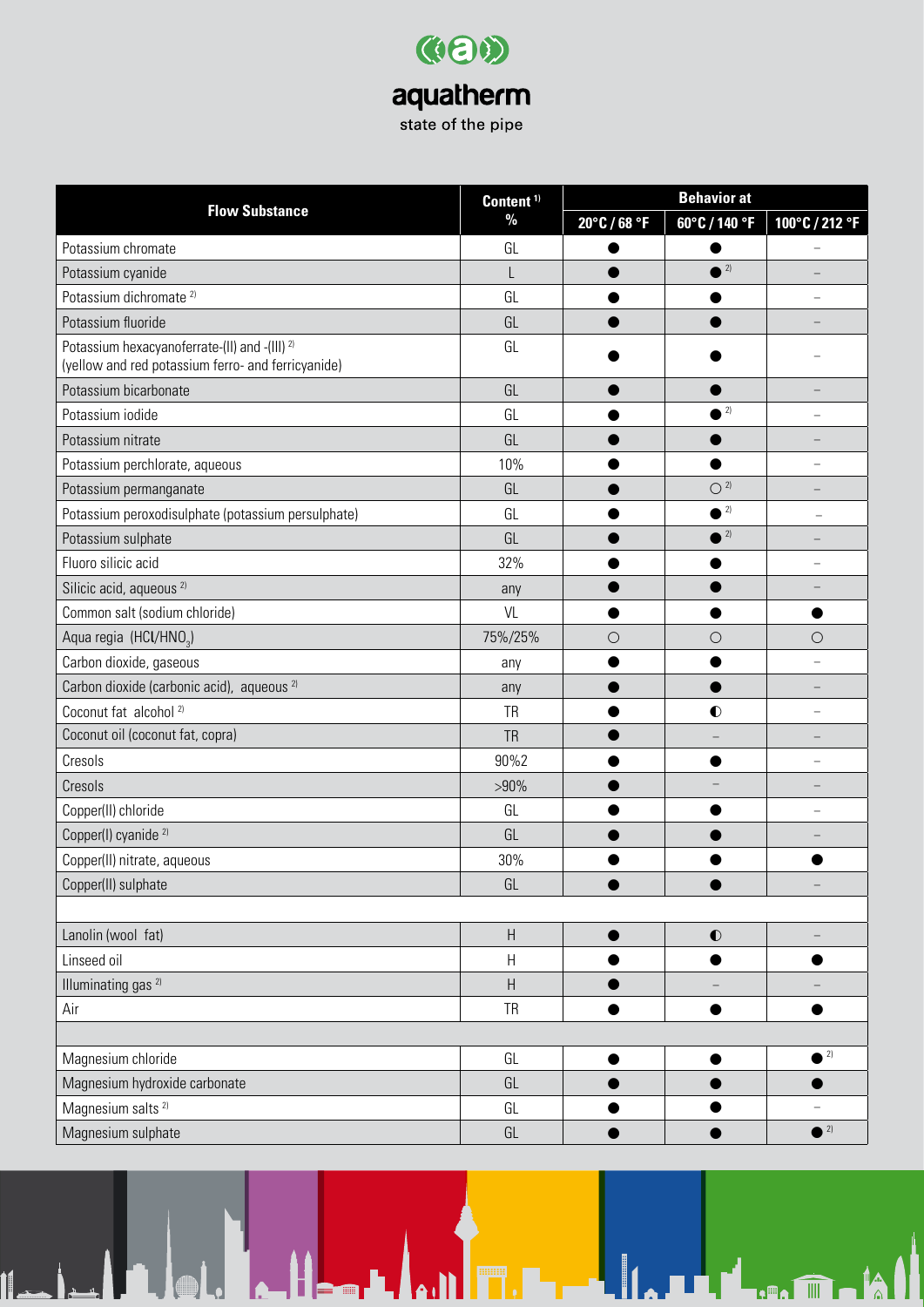| Content <sup>1)</sup>                                               |                | <b>Behavior at</b>      |                          |                          |  |
|---------------------------------------------------------------------|----------------|-------------------------|--------------------------|--------------------------|--|
| <b>Flow Substance</b>                                               | $\%$           | 20°C / 68 °F            | 60°C / 140 °F            | 100°C / 212 °F           |  |
| Maize germ oil                                                      | <b>TR</b>      |                         | $\bullet$                |                          |  |
| Machine oil <sup>2)</sup>                                           | <b>TR</b>      |                         | $\bullet$                | $\bigcirc$               |  |
| Sea-water                                                           | H              |                         |                          |                          |  |
| Molasses <sup>2)</sup>                                              | H              |                         |                          |                          |  |
| Menthol <sup>2)</sup>                                               | <b>TR</b>      |                         | $\bullet$                |                          |  |
| Methanol (methyl alcohol)                                           | <b>TR</b>      |                         |                          |                          |  |
| Methanol (methyl alcohol)                                           | 5%             |                         | 3)                       | $\bullet$                |  |
| Methanesulphonic acid, aqueous <sup>2)</sup> (methylsulphuric acid) | 50%            | $\bullet$               | $\bullet$                | $\bigcirc$               |  |
| Methanesulphonic acid, aqueous <sup>2</sup> (methylsulphuric acid)  | 50 bis 100%    | $\bullet$               | $\bigcirc$               | $\bigcirc$               |  |
| Methoxybutanol <sup>2)</sup>                                        | <b>TR</b>      |                         | $\bullet$                |                          |  |
| Methyl acetate see (acetic acid methyl ester)                       | <b>TR</b>      |                         |                          |                          |  |
| Methylamine, aqueous                                                | 32%            |                         | $\qquad \qquad -$        |                          |  |
| Methyl bromide (bromomethyl)                                        | <b>TR</b>      | $\bigcirc$              | $\bigcirc$               | $\bigcirc$               |  |
| Methyl chloride, gaseous <sup>2)</sup> (chloromethyl)               | <b>TR</b>      | $\circ$                 | $\bigcirc$               | $\bigcirc$               |  |
| Methylene chloride (dichloromethane)                                | <b>TR</b>      | $\bullet$               | $\bigcirc$               | $\bigcirc$               |  |
| Methyl ethyl ketone <sup>2)</sup>                                   | <b>TR</b>      |                         | $\bullet$                |                          |  |
| Milk                                                                | $\mathsf{H}$   |                         |                          |                          |  |
| Lactic acid                                                         | 90%            |                         |                          |                          |  |
| Mineral water                                                       | H              |                         |                          |                          |  |
| Engine lubrication oils <sup>2)</sup>                               | <b>TR</b>      |                         | $\bullet$                |                          |  |
|                                                                     |                |                         |                          |                          |  |
| Naphtha                                                             | $\overline{H}$ |                         | $\circ$                  | $\bigcirc$               |  |
| Sodium acetate                                                      | GL             |                         |                          |                          |  |
| Sodium benzoate, aqueous                                            | 35%            |                         | $^{\circ}$ <sup>2)</sup> |                          |  |
| Sodium borate-hydrogen peroxide (sodium perbarate)                  | GL             |                         |                          |                          |  |
| sodium carbonate, aqueous                                           | 50%            |                         |                          | $\bullet$                |  |
| Sodium chlorate                                                     | GL             |                         | $\bullet$ <sup>2)</sup>  |                          |  |
| Sodium chloride                                                     | VL             |                         |                          | ●                        |  |
| Sodium chlorite, aqueous                                            | 2 to 20%       |                         | $\bullet$                | $\bigcirc$               |  |
| Sodium dichromate                                                   | GL             |                         |                          |                          |  |
| Sodium hexametaphosphate                                            |                |                         | $^2$                     |                          |  |
| Sodium bicarbonate                                                  | GL             |                         |                          | 0                        |  |
| Sodium bisulphate                                                   | GL             |                         |                          |                          |  |
| Sodium bisulphite                                                   | L              |                         |                          |                          |  |
| Sodium hypochlorite, aqueous                                        | 10%            |                         | $\overline{\phantom{a}}$ | $\overline{\phantom{0}}$ |  |
| Sodium hypochlorite, aqueous                                        | 20%            | $\bullet$ <sup>4)</sup> | $\bullet$                | $O^{2}$                  |  |
| Sodium nitrate                                                      | GL             |                         |                          |                          |  |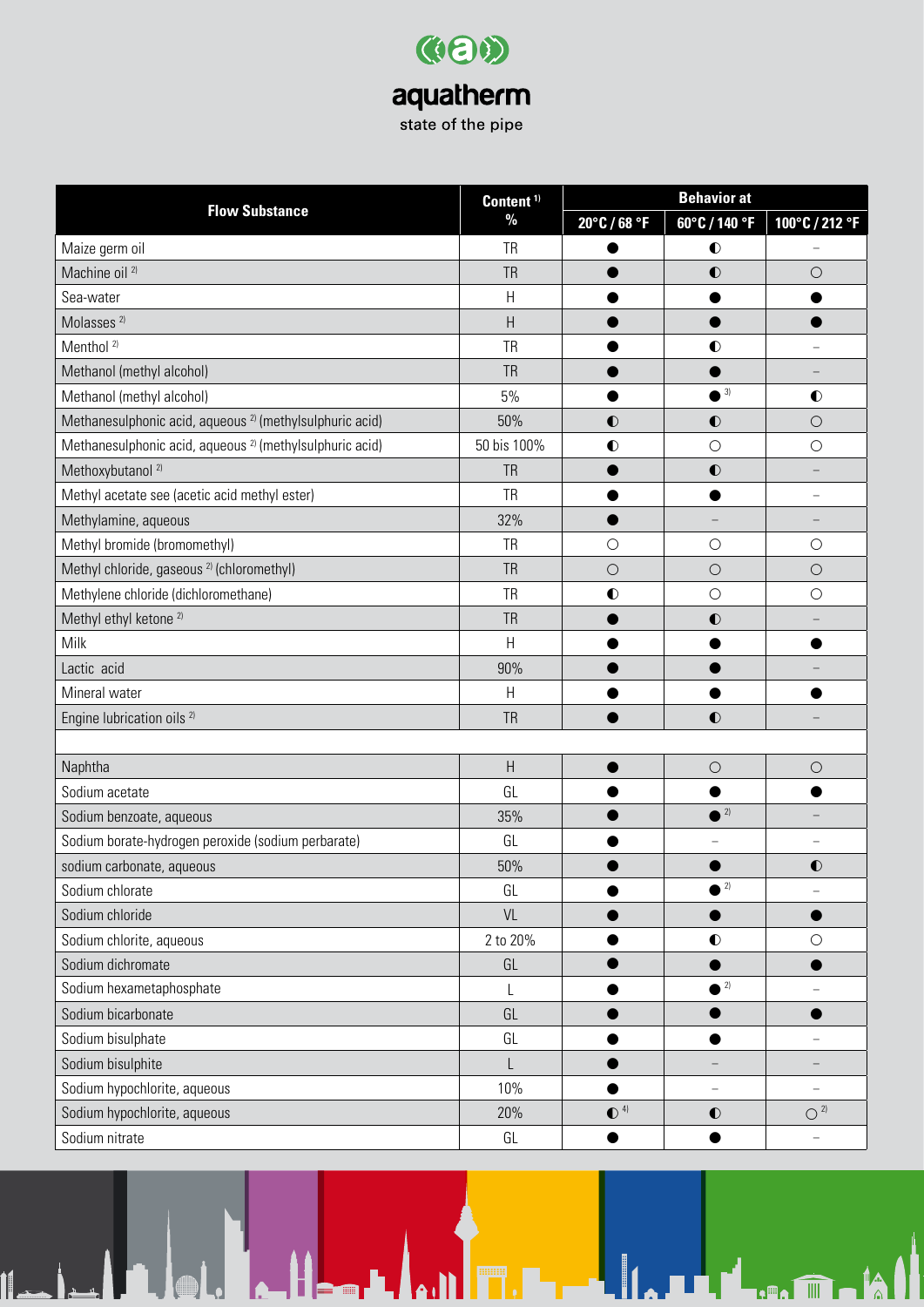| Content <sup>1)</sup>                                 | <b>Behavior at</b>        |              |                          |                          |
|-------------------------------------------------------|---------------------------|--------------|--------------------------|--------------------------|
| <b>Flow Substance</b>                                 | $\%$                      | 20°C / 68 °F | 60°C / 140 °F            | 100°C / 212 °F           |
| Sodium nitrite <sup>2)</sup>                          | G                         |              |                          |                          |
| Sodium phosphate, tri                                 | GL                        |              |                          |                          |
| Sodium silicate, (water-glass)                        | L                         |              |                          |                          |
| Sodium sulphate                                       | GL                        |              |                          |                          |
| Sodium sulphide                                       | GL                        |              | $^2$                     |                          |
| Sodium sulphite, aqueous                              | 40%                       |              |                          |                          |
| Sodium tetraborate                                    |                           |              |                          |                          |
| Sodium thiosulphate                                   | GL                        |              | $\bullet$ <sup>2)</sup>  |                          |
| Sodium hydroxide solution, aqueous                    | up to 60%                 |              |                          |                          |
| Nickel salts <sup>2)</sup>                            | GL                        |              |                          |                          |
| Nitrobenzene                                          | <b>TR</b>                 |              | $\bullet$                |                          |
| 2-Nitrotoluene <sup>2)</sup>                          | <b>TR</b>                 |              | $\bullet$                | $\bigcirc$               |
|                                                       |                           |              |                          |                          |
| Fruit pulps <sup>2)</sup>                             | $\boldsymbol{\mathsf{H}}$ | ●            | $\overline{\phantom{a}}$ | $\overline{\phantom{0}}$ |
| Octylcresol <sup>2)</sup>                             | <b>TR</b>                 | $\bullet$    | $\bigcirc$               | $\bigcirc$               |
| Oils and fats (animal and vegetable)                  | <b>TR</b>                 |              | $\bullet$                |                          |
| Oleic acid                                            | <b>TR</b>                 |              | $\bullet$                |                          |
| Oleum $(H_2SO_4 + SO_3)$                              | <b>TR</b>                 | $\bigcirc$   | $\bigcirc$               | $\bigcirc$               |
| Olive oil                                             | <b>TR</b>                 |              |                          | $\bullet$                |
| Oxalic acid                                           | GL                        |              | $\bullet$ <sup>3)</sup>  | $\bigcirc$               |
| Ozone <sup>2)</sup>                                   | 0.5ppm                    |              | $\bullet$                | —                        |
|                                                       |                           |              |                          |                          |
| Paraffin emulsions <sup>2)</sup>                      | $\overline{\mathsf{H}}$   |              |                          |                          |
| Paraffin oil                                          | <b>TR</b>                 |              | $\bullet$                | $\bigcirc$               |
| Perchloroethylene (tetrachloroethylene) <sup>2)</sup> | <b>TR</b>                 | $\bullet$    | $\bullet$                |                          |
| Perchloric acid, aqueous                              | 20%                       |              | $\bullet$ <sup>2)</sup>  | $\overline{\phantom{0}}$ |
| Petroleum ether                                       | <b>TR</b>                 | $^{3}$       | $\bullet$                |                          |
| Petroleum                                             | <b>TR</b>                 |              | $\bullet$                | -                        |
| Peppermint oil                                        | <b>TR</b>                 |              | $\qquad \qquad -$        | -                        |
| Phenol, aqueous                                       | 5%                        |              |                          |                          |
| Phenol, aqueous                                       | 90%                       |              |                          |                          |
| Phenylhydrazine <sup>2)</sup>                         | <b>TR</b>                 | $\bullet$    | $\bullet$                | $\overline{\phantom{0}}$ |
| Phenylhydrazinium chloride <sup>2)</sup>              | <b>TR</b>                 |              | $\bullet$                |                          |
| Phosgene, gaseous <sup>2)</sup> (carbonyl chloride)   | <b>TR</b>                 | $\bullet$    | $\bullet$                | -                        |
| Phosphates <sup>2)</sup> (inorganic)                  | GL                        |              |                          |                          |
| Phosphorus(III) chloride <sup>2)</sup>                | <b>TR</b>                 | $\bullet$    |                          | -                        |
| Phosphorus oxychloride                                | <b>TR</b>                 | $\bullet$    |                          |                          |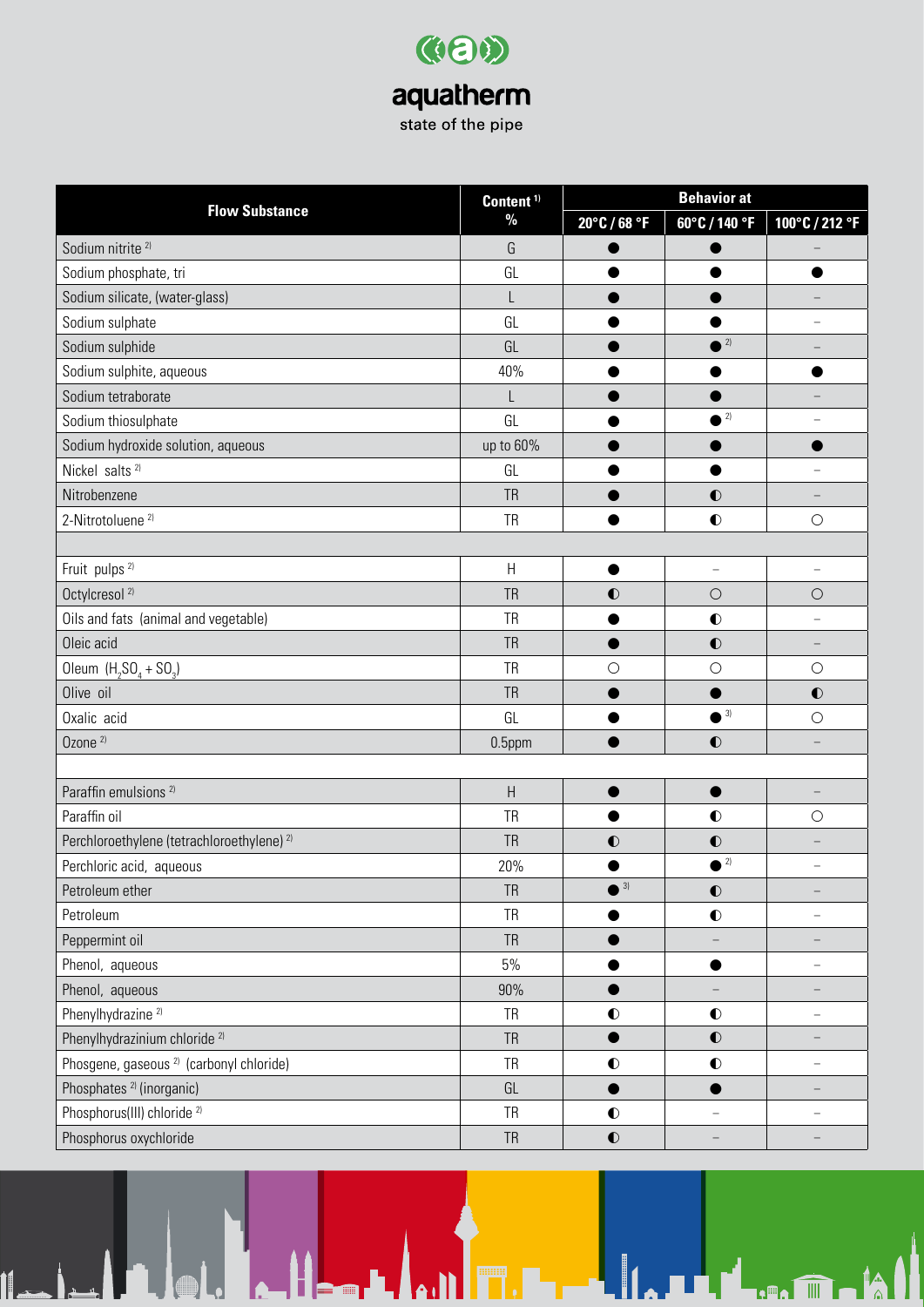|                                            | Content <sup>1)</sup>     | <b>Behavior at</b> |                          |                          |
|--------------------------------------------|---------------------------|--------------------|--------------------------|--------------------------|
| <b>Flow Substance</b>                      | $\frac{0}{0}$             | 20°C / 68 °F       | 60°C / 140 °F            | 100°C / 212 °F           |
| Phosphoric acid, ortho                     | 85%                       |                    |                          |                          |
| Phthalic acid <sup>2)</sup>                | GL                        |                    |                          |                          |
| Picric acid (2, 4, 6 - trinitrophenol)     | GL                        |                    | $\equiv$                 | $\overline{\phantom{0}}$ |
| Propane, gaseous                           | <b>TR</b>                 |                    |                          |                          |
| Propan-l-ol <sup>2)</sup> (propyl alcohol) | <b>TR</b>                 |                    |                          |                          |
| Propargyl alcohol, aqueous <sup>2)</sup>   | 7%                        |                    |                          |                          |
| Propionic acid, aqueous                    | $>50\%$                   |                    | $\binom{2}{}$            |                          |
| Propylene glycols <sup>2)</sup>            | <b>TR</b>                 |                    |                          |                          |
| Pyridine                                   | <b>TR</b>                 | $\bullet$          | $\bullet$ <sup>2)</sup>  | $\overline{\phantom{0}}$ |
|                                            |                           |                    |                          |                          |
| Mercury                                    | <b>TR</b>                 | ●                  | ●                        |                          |
| Mercury salts <sup>2)</sup>                | GL                        |                    |                          |                          |
|                                            |                           |                    |                          |                          |
| Castor oil                                 | <b>TR</b>                 |                    |                          |                          |
|                                            |                           |                    |                          |                          |
| Aqueous ammonia (ammonia water)            | GL                        |                    | $^2$                     | $\qquad \qquad -$        |
| Nitric acid, aqueous                       | 10%                       |                    | $\bullet$ <sup>3)</sup>  | $\bigcirc$               |
| Nitric acid, aqueous                       | 10-50%                    | $\bullet$          | $\bigcirc$ 2)            | $O^{2}$                  |
| Nitric acid, aqueous                       | $>50\%$                   | $\bigcirc$         | $\bigcirc$               | $\bigcirc$               |
| Hydrochloric acid, aqueous                 | up to 20%                 |                    |                          | $\qquad \qquad -$        |
| Hydrochloric acid, aqueous                 | >20 to 36%                |                    | $\bullet$ <sup>2)</sup>  | $\bullet$ <sup>2)</sup>  |
| Oxygen                                     | <b>TR</b>                 | ●                  |                          |                          |
| Lubricating oils <sup>2)</sup>             | Н                         | $\bullet$          | $\overline{\phantom{0}}$ | $\overline{\phantom{0}}$ |
| Sulphur dioxide, gaseous                   | <b>TR</b>                 |                    | $\bullet$ <sup>2)</sup>  |                          |
| Sulphur dioxide, gaseous (sulphurous acid) | any                       |                    | $\bullet$ <sup>2)</sup>  | $\overline{\phantom{0}}$ |
| Carbon disulphide                          | <b>TR</b>                 | $\bigcirc$         | $\bigcirc$               | $\bigcirc$               |
| Sulphuric acid, aqueous                    | 10%                       |                    |                          |                          |
| Sulphuric acid, aqueous                    | >10 to 80%                |                    |                          |                          |
| Sulphuric acid, aqueous                    | >80 to TR                 | $\bullet$          | $\bigcirc$               | $\qquad \qquad -$        |
| Sulphuric acid, fuming (oleum)             |                           | $\bigcirc$         | $\bigcirc$               | $\bigcirc$               |
| Hydrogen sulphide, gaseous                 | <b>TR</b>                 |                    |                          | $\qquad \qquad -$        |
| Sea-water                                  | H                         |                    |                          | $\bullet$                |
| Silver nitrate                             | GL                        |                    |                          | $\bullet$                |
| Silver salts <sup>2)</sup>                 | GL                        |                    |                          |                          |
| Silicone oil                               | <b>TR</b>                 |                    |                          |                          |
| Silicone emulsion <sup>2)</sup>            | $\boldsymbol{\mathsf{H}}$ |                    |                          |                          |
| Soda (sodium carbonate)                    | 50%                       |                    |                          | $\bullet$                |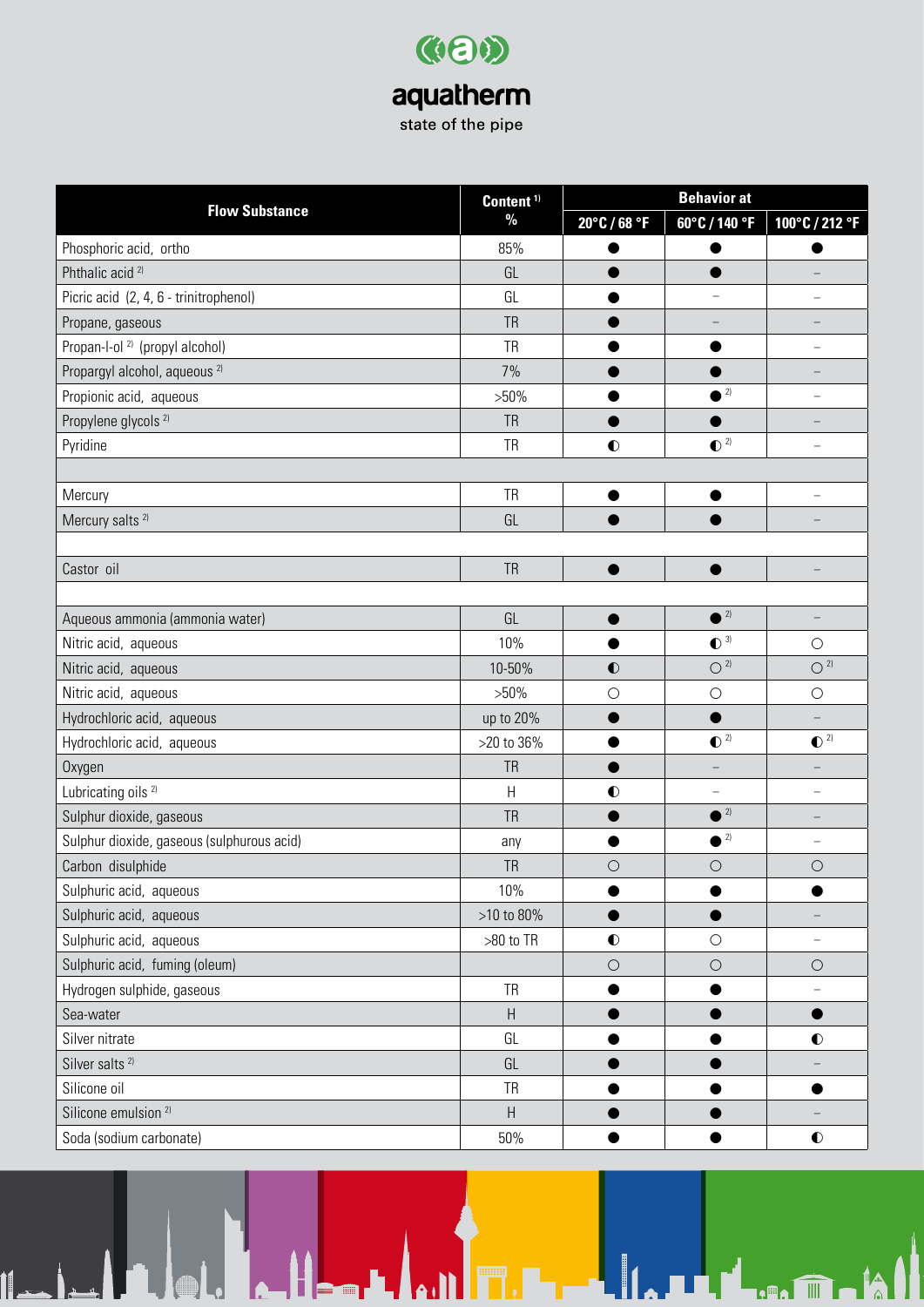| Content <sup>1)</sup>                                              | <b>Behavior at</b>        |              |                   |                          |
|--------------------------------------------------------------------|---------------------------|--------------|-------------------|--------------------------|
| <b>Flow Substance</b>                                              | $\%$                      | 20°C / 68 °F | 60°C / 140 °F     | 100°C / 212 °F           |
| Soybean oil                                                        | <b>TR</b>                 |              | $\bullet$         |                          |
| Spindle oil <sup>2)</sup>                                          | <b>TR</b>                 |              | $\bullet$         | $\bigcirc$               |
| Starch                                                             | any                       |              |                   |                          |
| Starch gum (dextrin)                                               | L                         |              |                   |                          |
| Startch syrup <sup>2)</sup>                                        | any                       |              |                   | -                        |
| Sulphuryl chloride <sup>2)</sup>                                   | TR                        | $\bigcirc$   | $\bigcirc$        | $\bigcirc$               |
|                                                                    |                           |              |                   |                          |
| Terpentine oil                                                     | <b>TR</b>                 | $\bigcirc$   | $\bigcirc$        | $\bigcirc$               |
| White spirit <sup>2)</sup>                                         | <b>TR</b>                 |              | $\bullet$         | $\bigcirc$               |
| Tetrachloroethane <sup>2)</sup>                                    | <b>TR</b>                 | $\bullet$    | $\bigcirc$        | $\bigcirc$               |
| Tetrachloroethylene (perchloroethylene)                            | <b>TR</b>                 | $\bullet$    | $\bullet$         | $\overline{\phantom{0}}$ |
| Carbon tetrachloride (tetrachloromethane)                          | <b>TR</b>                 | $\bigcirc$   | $\bigcirc$        | $\bigcirc$               |
| Tetrahydrofuran                                                    | <b>TR</b>                 | $\bullet$    | $\circ$           | $\bigcirc$               |
| Tetrahydronaphthalene (tetralin)                                   | <b>TR</b>                 | $\bigcirc$   | $\bigcirc$        | $\bigcirc$               |
| Thionyl chloride <sup>2)</sup>                                     | <b>TR</b>                 | $\bullet$    | $\circ$           | $\bigcirc$               |
| Thiophene                                                          | <b>TR</b>                 |              | $\bullet$         |                          |
| Toluene                                                            | <b>TR</b>                 | $\bullet$    | $\bigcirc$        | $\bigcirc$               |
| Transformer oil (insulating oil) <sup>2)</sup>                     | <b>TR</b>                 | $\bullet$    | $\bigcirc$        | $\overline{\phantom{0}}$ |
| Grape sugar (glucose)                                              | 20%                       |              |                   |                          |
| Triethanolamine                                                    | L                         |              | $\equiv$          | L                        |
| Trichloroethylene                                                  | <b>TR</b>                 | $\bigcirc$   | $\bigcirc$        | $\bigcirc$               |
| Trichloroacetic acid, aqueous                                      | 50%                       |              |                   |                          |
| Tricresyl phosphate <sup>2)</sup> (phosphoric acid tritolyl ester) | <b>TR</b>                 |              | $\bullet$         |                          |
| Drinking water, chlorinated <sup>2)</sup>                          | TR                        |              |                   |                          |
| Triocyl phosphate <sup>2)</sup>                                    | <b>TR</b>                 |              |                   |                          |
|                                                                    |                           |              |                   |                          |
| Vaseline oil <sup>2)</sup>                                         | <b>TR</b>                 |              | $\bullet$         | $\qquad \qquad -$        |
| Vinyl acetate <sup>2)</sup>                                        | <b>TR</b>                 |              | $\bullet$         | $\overline{\phantom{0}}$ |
| Vinylidene chloride (1,1-dichloroethylene)                         | <b>TR</b>                 | $\bullet$    | $\qquad \qquad -$ | -                        |
|                                                                    |                           |              |                   |                          |
| Detergents <sup>2)</sup>                                           | VL                        |              |                   |                          |
| Water, pure                                                        | H                         |              | ●                 | ●                        |
| Hydrogen                                                           | <b>TR</b>                 |              | $^2$              |                          |
| Hydrogen peroxide, aqueous                                         | 30%                       |              | $\bullet$         |                          |
| Wines                                                              | $\boldsymbol{\mathsf{H}}$ |              | $^2$              | -                        |
| Wine vinegar, table vinegar                                        | H                         |              |                   |                          |
| Tartaric acid, aqueous                                             | 10%                       |              |                   |                          |